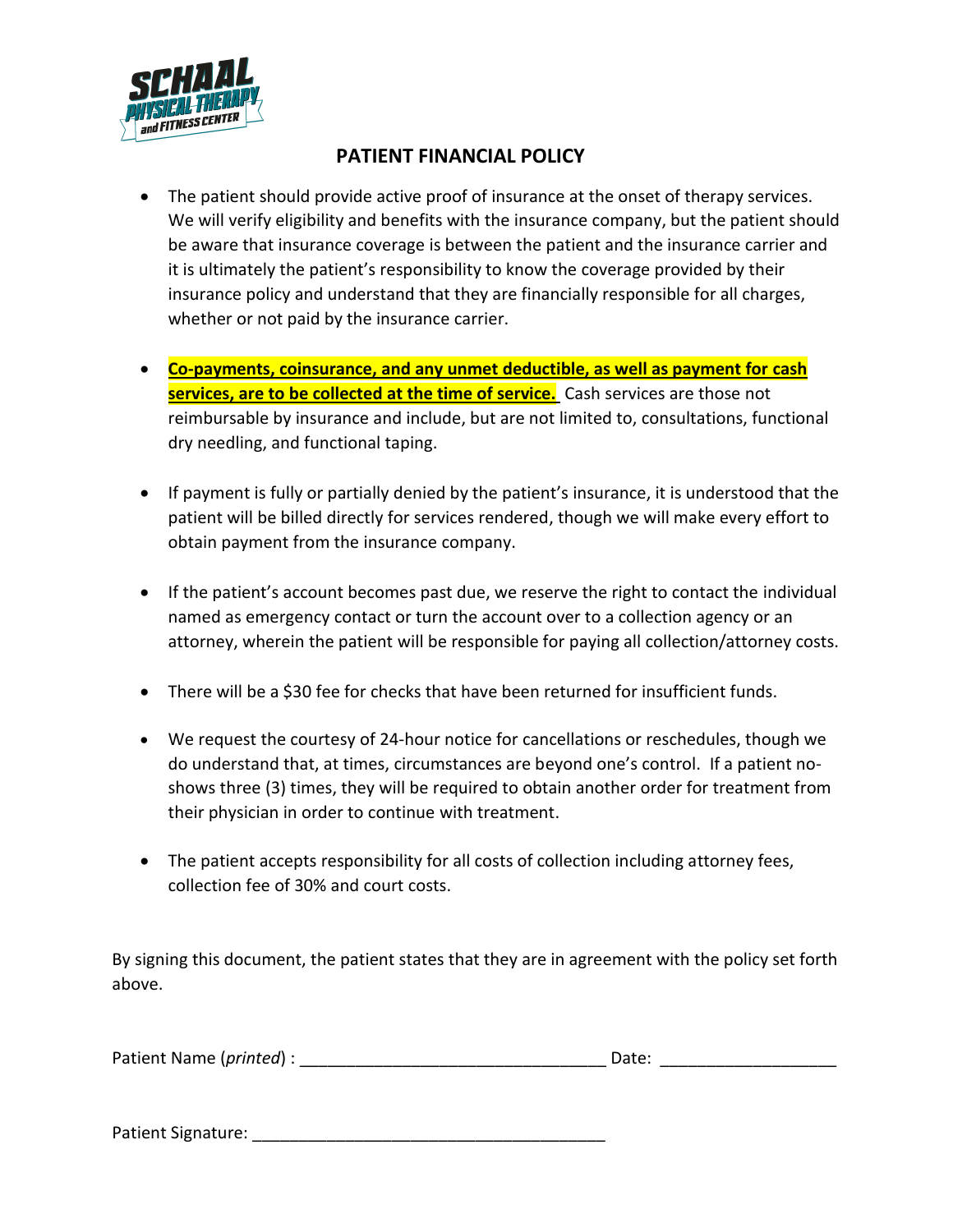

## Patient Data Sheet

Please complete this form in its entirety prior to your first visit. Also, please bring your insurance information and/or cards and list of medications to our office at your first visit. **It is the patient's responsibility to notify our office of any changes to your information listed on this form.**

## **PATIENT INFORMATION**

| Name:                                                                             |                                                             |               |                   |
|-----------------------------------------------------------------------------------|-------------------------------------------------------------|---------------|-------------------|
| Last<br>Address:                                                                  | First                                                       | Middle        |                   |
| Street                                                                            | City                                                        | State         | Zip               |
| Phone: Home (                                                                     |                                                             | <u>Cell</u> ( |                   |
|                                                                                   |                                                             |               |                   |
| $\Box$ Married $\Box$ Single $\Box$ Widowed $\Box$ Separated $\Box$ Other         |                                                             |               |                   |
|                                                                                   |                                                             |               |                   |
|                                                                                   |                                                             |               |                   |
|                                                                                   |                                                             |               |                   |
|                                                                                   |                                                             |               |                   |
| Name/Relation                                                                     |                                                             |               |                   |
| IF THE PATIENT IS A MINOR, THEN THE RESPONSIBLE PARTY COMPLETES THE NEXT SECTION. | THE ABOVE INFORMATION PERTAINS TO THE PATIENT ONLY          |               |                   |
| <b>RESPONSIBLE PARTY INFORMATION</b>                                              |                                                             |               |                   |
|                                                                                   |                                                             |               |                   |
| Last                                                                              | First                                                       |               |                   |
| Street<br>Phone: Home (                                                           | City                                                        | State         | Zip               |
| Employer                                                                          |                                                             |               |                   |
|                                                                                   |                                                             |               |                   |
| INSURANCE INFORMATION                                                             | ARE YOU AWARE OF YOUR BENEFITS FOR YOUR INSURANCE? □YES □NO |               |                   |
|                                                                                   |                                                             |               |                   |
|                                                                                   |                                                             |               | □SEE COPY OF CARD |
|                                                                                   |                                                             |               |                   |
|                                                                                   |                                                             |               | □SEE COPY OF CARD |
| <b>ACCIDENT INFORMATION:</b> Was this injury related to an accident?              |                                                             | $\square$ Yes | $\Box$ No         |
| Date of Accident/Injury:____________ □Motor Vehicle Accident                      |                                                             | □Work Related | $\Box$ Other      |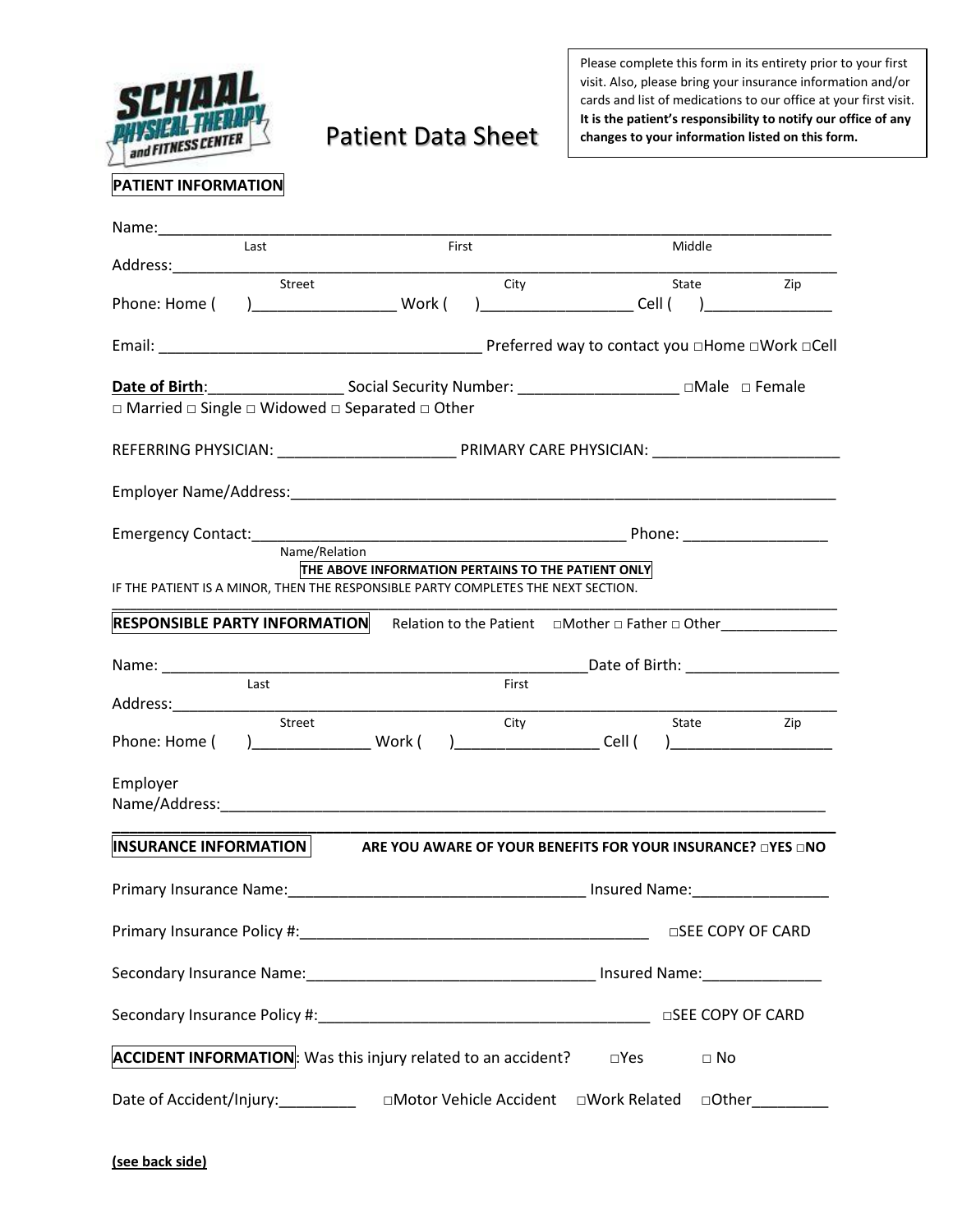**HIPPA**: By signing this form I acknowledge that a copy of the HIPPA "Notice of Information Practices" from Schaal Physical Therapy and Fitness Center, LLC was available to me and I understand it completely. **CONSENT:** By signing this form, I agree to give my consent for Schaal Physical Therapy and Fitness Center, LLC to furnish physical therapy care and treatment considered necessary and proper in diagnosing and/or treating my physical condition.

\_\_\_\_\_\_\_\_\_\_\_\_\_\_\_\_\_\_\_\_\_\_\_\_\_\_\_\_\_\_\_\_\_\_\_\_\_\_\_\_\_\_\_\_\_\_\_\_\_\_\_\_\_\_\_\_\_\_ \_\_\_\_\_\_\_\_\_\_\_\_\_\_\_\_\_\_\_\_\_\_\_\_\_\_

Signature Date Date of the Signature Date of the Signature Date of the Date of the Date of the Date of the Date of the Date of the Date of the Date of the Date of the Date of the Date of the Date of the Date of the Date of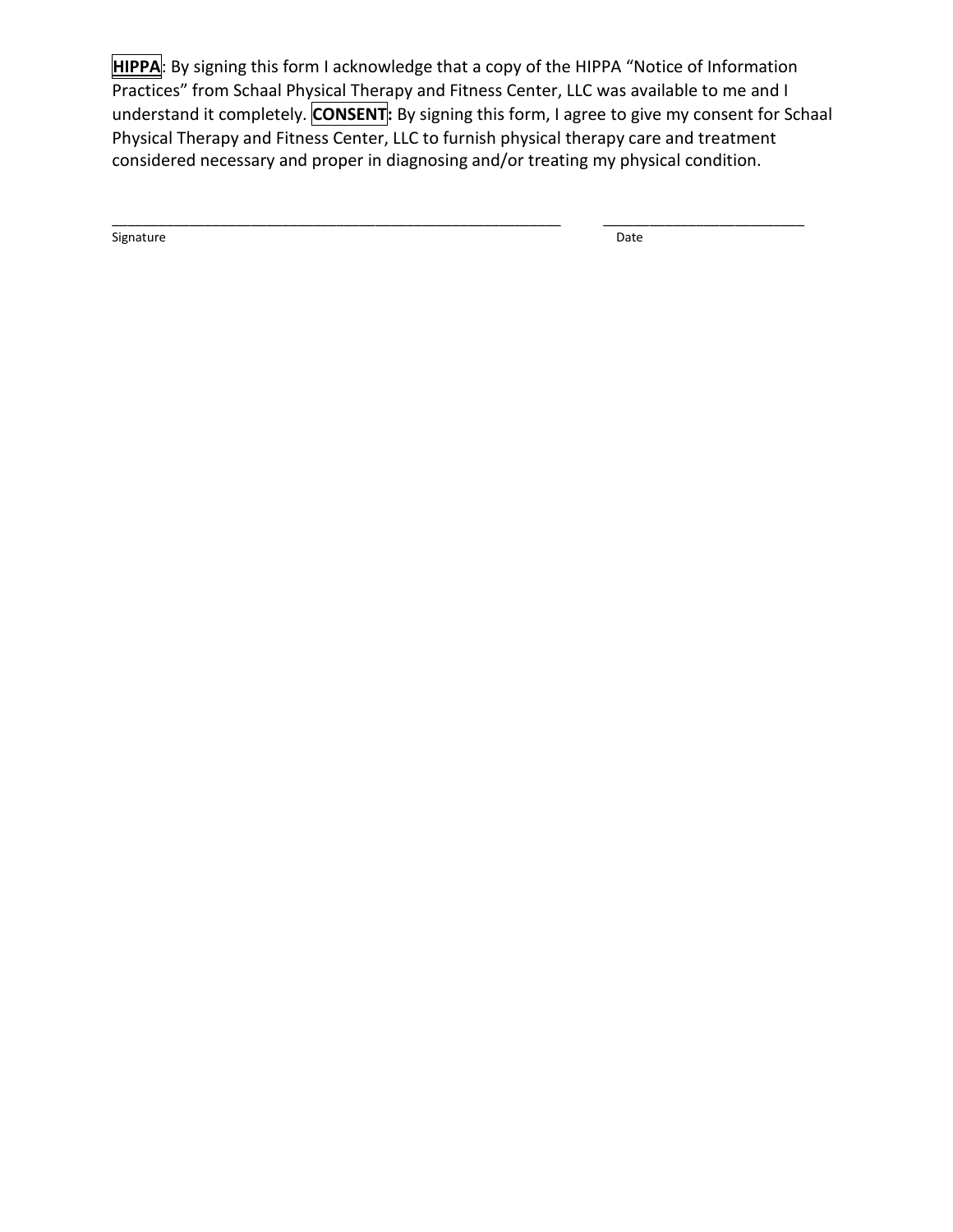

## **SCHAAL PHYSICAL THERAPY AND FITNESS CENTER, LLC PATIENT HISTORY QUESTIONNAIRE**

PLEASE FILL OUT THIS FORM AS COMPLETE AS POSSIBLE. IT WILL ASSIST YOUR THERAPIST IN DEVELOPING A PLAN OF CARE FOR YOU. IF YOU HAVE ANY QUESTIONS, PLEASE FEEL FREE TO ASK FOR ASSISTANCE. THIS INFORMATION WILL REMAIN CONFIDENTIAL UNLESS AUTHORIZED FOR RELEASE BY THE PATIENT.

| <b>NAME</b>                                                                                                                                                                                                                                                                                                                          | DATE OF BIRTH                                                                              |  |  |  |
|--------------------------------------------------------------------------------------------------------------------------------------------------------------------------------------------------------------------------------------------------------------------------------------------------------------------------------------|--------------------------------------------------------------------------------------------|--|--|--|
|                                                                                                                                                                                                                                                                                                                                      |                                                                                            |  |  |  |
|                                                                                                                                                                                                                                                                                                                                      |                                                                                            |  |  |  |
|                                                                                                                                                                                                                                                                                                                                      | <b>GRADUAL ONSET</b>                                                                       |  |  |  |
| HAS THIS INJURY PREVENTED YOU FROM WORKING? YES NO IF YES, HOW LONG OFF WORK                                                                                                                                                                                                                                                         |                                                                                            |  |  |  |
| WORK STATUS: AT THE PRESENT TIME I AM ABLE TO:<br>Work without restrictions<br>Work the same job with restrictions<br>_____ Work a different job with restrictions<br>_____ Unable to work due to dysfunction<br>IS AN ATTORNEY INVOLVED WITH THE CASE? YES NO                                                                       | Don't normally work outside the home<br>______ Homemaker<br>______ Retired<br>______ Other |  |  |  |
| IF YES, ATTORNEY NAME: PHONE: PHONE:                                                                                                                                                                                                                                                                                                 |                                                                                            |  |  |  |
| HAVE YOU SOUGHT PREVIOUS TREATMENT FOR THIS CONDITION?<br>No other treatment<br><b>Massage Therapy</b> Massage Therapy<br>Physical/Occupational Therapy Psychiatrist/Psychologist Chher:                                                                                                                                             | ________Chiropractor                                                                       |  |  |  |
| WHAT TESTS HAVE YOU HAD FOR YOUR SYMPTOMS AND WHEN WERE THEY PERFORMED?<br>__ Xrays date:________ ___ MRI date:_______ __ CT SCAN date:________  ___OTHER date:______                                                                                                                                                                |                                                                                            |  |  |  |
| HAVE YOU HAD SIMILAR SYMPTOMS IN THE PAST? If you have received treatment in the past for the<br>same or similar symptoms, who did you see?<br>__ This office ____ Other Chiropractor ____ Medical Doctor ____ Physical Therapist ____ Other<br>LIST ALL PRESCRIPTION MEDICATION YOU ARE TAKING WITH DOSAGE AND FREQUENCY (Including |                                                                                            |  |  |  |
|                                                                                                                                                                                                                                                                                                                                      |                                                                                            |  |  |  |
|                                                                                                                                                                                                                                                                                                                                      |                                                                                            |  |  |  |

PLEASE LIST ANY SURGERIES OR OTHER CONDITIONS FOR WHICH YOU HAVE BEEN HOSPITALIZED: DATE SURGERY/HOSPITALIZATION REASON

\_\_\_\_\_\_ \_\_\_\_\_\_\_\_\_\_\_\_\_\_\_\_\_\_\_\_\_\_\_\_\_\_\_\_\_\_\_\_\_\_ \_\_\_\_\_\_\_\_\_\_\_\_\_\_\_\_\_\_\_\_\_\_\_\_\_\_\_\_\_\_\_ \_\_\_\_\_\_ \_\_\_\_\_\_\_\_\_\_\_\_\_\_\_\_\_\_\_\_\_\_\_\_\_\_\_\_\_\_\_\_\_\_ \_\_\_\_\_\_\_\_\_\_\_\_\_\_\_\_\_\_\_\_\_\_\_\_\_\_\_\_\_\_\_